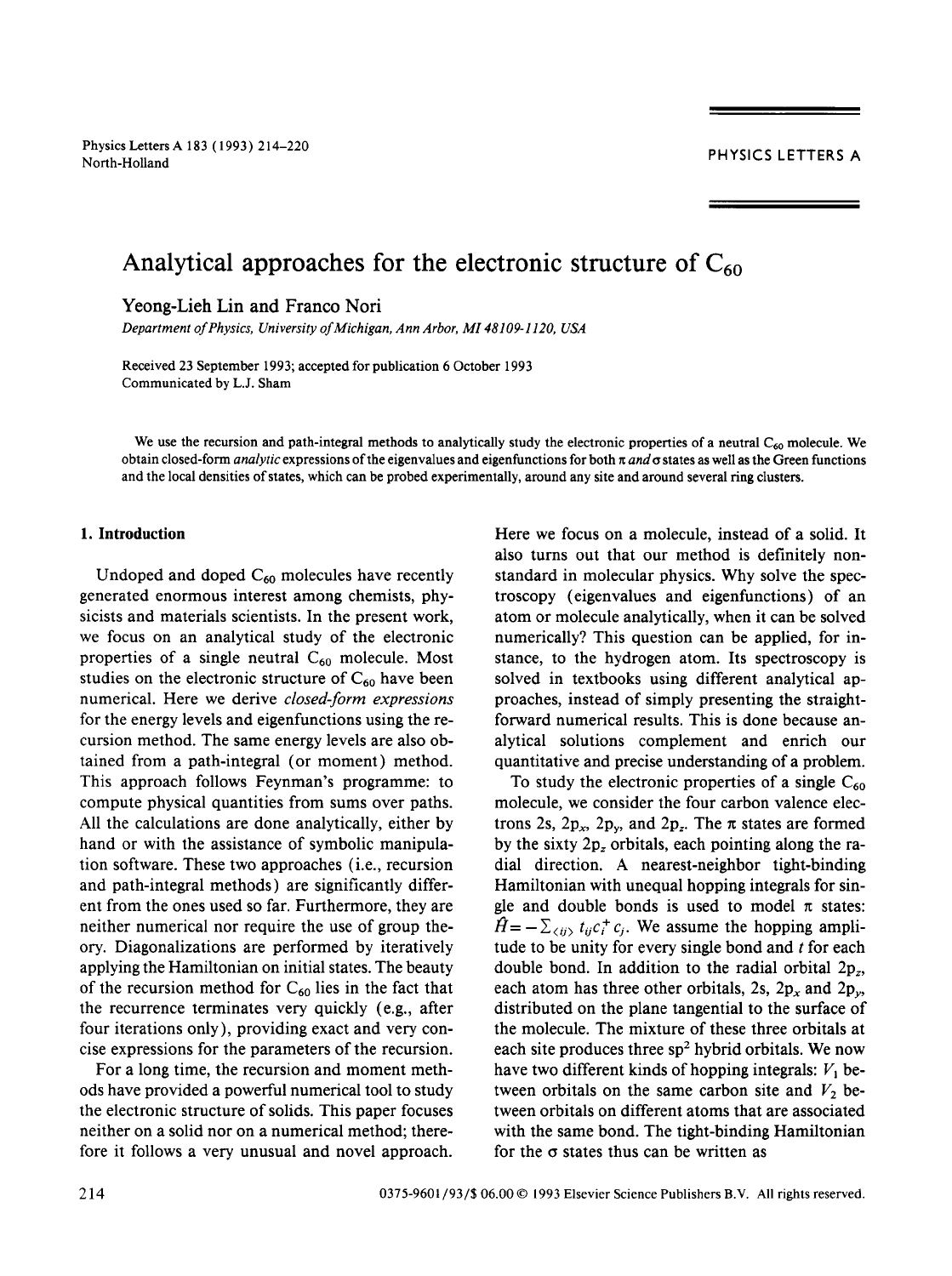Volume 183, number 2,3 **PHYSICS LETTERS A** 6 December 1993

$$
\hat{H}_{\sigma} = -V_1 \sum_{i,\alpha \neq \beta} c_{i\alpha}^{\dagger} c_{i\beta} - V_2 \sum_{\langle ij \rangle} c_{i\alpha}^{\dagger} c_{j\alpha}.
$$

Here, *i* denotes the carbon site and  $\alpha$  the hybridized orbitals. Since the overlap integral between  $\pi$  and  $\sigma$ orbitals is negligible, the  $\pi$ -state and  $\sigma$ -state Hamiltonians can be treated independently. Admittedly, this is a simplified model (the "Ising model") for the electronic structure of  $C_{60}$ : the "hydrogen atom" of the main fullerene family of  $C_{60n^2}$  molecules. However, its understanding is a convenient stepping stone to the study of more complex models. In this paper, we pursue several approaches to the analytical study of the spectroscopy of an important molecule. We would like to emphasize that the approaches described here are not intended to substitute more traditional methods, but to present alternative viewpoints and complementary results. The literature on  $C_{60}$  is vast, and here we do not attempt a review. The interested reader is referred to refs. [ 1-7], and references therein.

### **2. Recursion method approach**

 $\lambda$ 

Let us begin with a brief outline of the recursion method [8] for obtaining the eigenvalues and eigenfunctions. It is important to stress that this method is almost always used numerically, while here will he implemented analytically. First, one must choose an appropriate normalized starting state  $|f_0\rangle$ . Further states are iteratively generated by the recurrence relation

$$
H|f_n\rangle = a_n|f_n\rangle + b_{n+1}|f_{n+1}\rangle + b_n|f_{n-1}\rangle,
$$

with  $b_0|f_{-1}\rangle=0$ . Here, the real parameters  $a_n$  and  $b_{n+1}$  (chosen to be positive) are determined by  $a_n = \langle f_n | H | f_n \rangle$  and  $b_{n+1} = \langle f_{n+1} | H | f_n \rangle$ . The process terminates at  $|f_{N-1}\rangle$  with  $b_N=0$ . The constructed orthonormal states  $\{|f_0\rangle, ..., |f_{N-1}\rangle\}$  along with the parameters  $\{a_0, ..., a_{N-1}\}$  and  $\{b_1, ..., b_{N-1}\}$  thus constitute the "chain model" [8] of a given Hamiltonian. This procedure essentially amounts to a change of basis. The energy levels can be achieved by constructing the following polynomials with

$$
P_{-1}(E) = 0, \quad P_0(E) = 1,
$$
  

$$
P_{n+1}(E) = \frac{(E - a_n)P_n(E) - b_n P_{n-1}(E)}{b_{n+1}}.
$$

The eigenvalues  $E_{\lambda}$  are determined by the N zeros of the last polynomial  $P_N(E)=0$ , with an arbitrary nonzero  $b_N$ . The eigenfunctions are then

$$
\frac{1}{\mathcal{N}_{\lambda}}\sum_{n=0}^{N-1} P_n(E_{\lambda})\,|f_n\,\rangle\;,
$$

where

$$
N_{\lambda} = \left(\sum_{n=0}^{N-1} P_n^2(E_{\lambda})\right)^{1/2}
$$

are the normalization constants.

We now come to the application of this approach to analytically study the electronic structure of a fullerene molecule, focusing first on the  $\pi$  states. We will use two alternative sets (denoted by  $\mathscr A$  and  $\mathscr B$ ) of starting states. Each set consists of two initial states from which the *same* solutions for the eigenvalues and eigenfunctions can be derived. This consistency ensures the equivalent interpretation of the results from these two sets of initial states. We denote by  $|j\rangle$  the  $2p_z$  orbital centered at the *j*th atom.

### 2.1. Case  $\mathcal{A}$ : initial states on a single ring

The first set of initial states starts from a 5-atom pentagon ring,  $|u_0\rangle$ , and a 6-atom hexagon ring,  $|v_0\rangle$ . The beauty of the recursion method for C<sub>60</sub> is that the recurrence terminates very quickly, exactly at  $|u_7\rangle$  as well as  $|v_7\rangle$ . As a result, we obtain two groups of exact and very concise formulas for  $a_0$ - $a_7$ , and  $b_1-b_7$ . All these states and their respective parameters are summarized in table 1.

We can then respectively construct two polynomials  $P_{8}^{p}(E)$  and  $P_{8}^{h}(E)$  which are of eighth degree in  $E$ . Here the superscript p, for pentagon, (h for hexagon) refers to the polynomial constructed from the group of *a*'s and *b*'s generated by  $|u_0\rangle$  ( $|v_0\rangle$ ). The roots of these two polynomials can be analytically obtained and correspond to the electronic energy levels. We then obtain a total of 16 distinct eigenvalues. When  $t = 1$ , a common root  $-1$  exists for both polynomials  $P_{8}^{n}$  and  $P_{8}^{h}$ . We thus have 15 distinct energy levels. It is also straightforward to obtain the eigenvectors.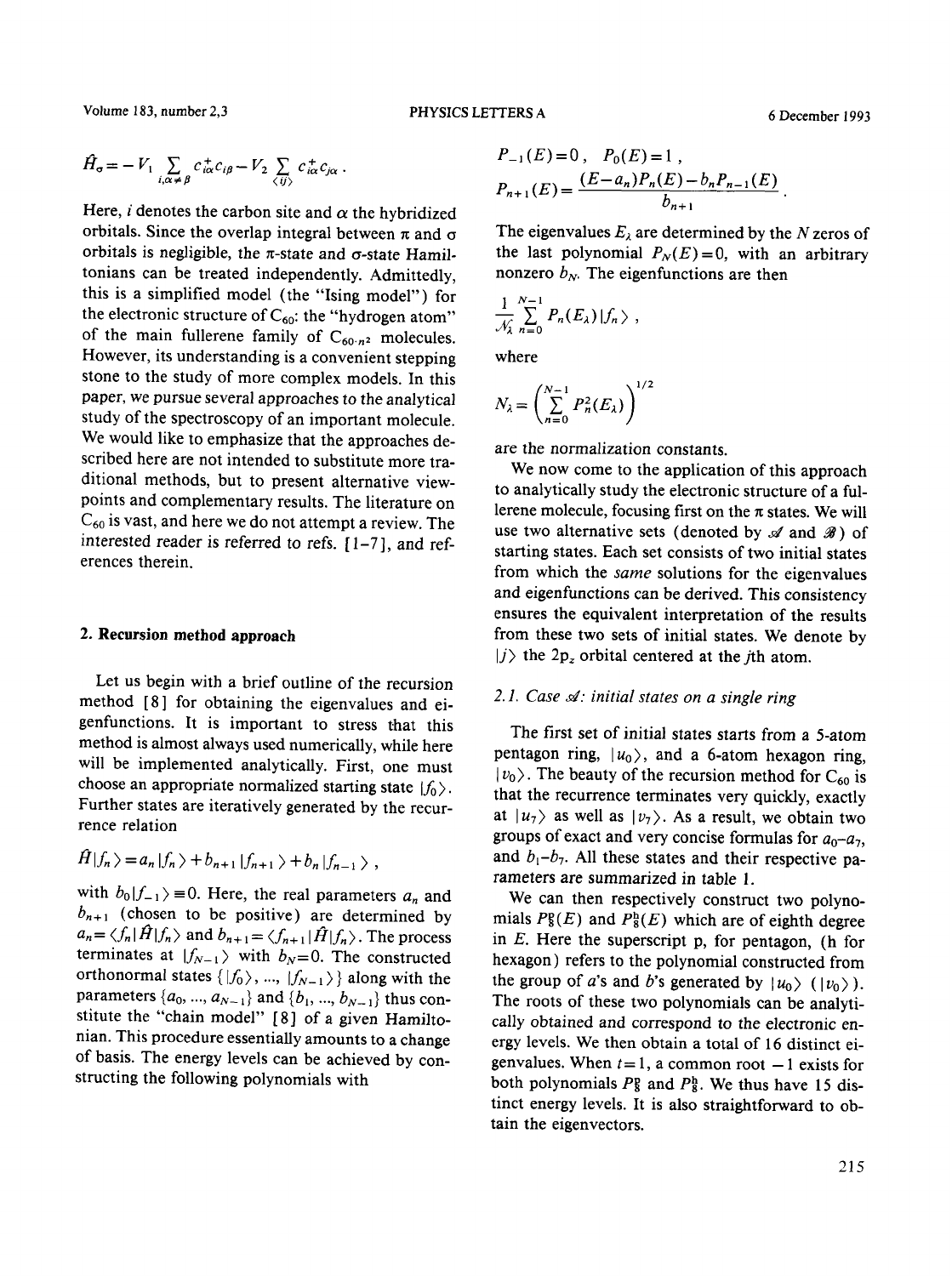Table 1

States,  $|u_n\rangle$  ( $|v_n\rangle$ ), and parameters,  $a_n$  and  $b_{n+1}$ , obtained by recursively applying the Hamiltonian on an initial state localized on an elementary pentagon ring  $|u_0\rangle$  (hexagon ring  $|v_0\rangle$ ). For  $n=4, 5, 6$  and 7,  $a_n=a_{7-n}$ ,  $b_n=b_{8-n}$  and  $|u_n\rangle$  ( $|v_n\rangle$ ) are obtained by changing the constituting orbitals in  $- |u_{7-n}\rangle$  ( $|v_{7-n}\rangle$ ) into the antipode ones. The labelling is as follows. Starting from a pentagon ring, j runs from 1 to 5. For the second shell (one bond away from this pentagon), j runs from 6 to 10. For the third (fourth) shell, which is one bond away from the second (third) shell, j runs from 11 to 20 (21 to 30). For concreteness, site 6 ( 11 ) is connected to 1, 11 and 12 (6, 20 and 21). These 30 atoms occupy one hemisphere. The 30 atoms on the other hemisphere are denoted by 1' through 30'. Note that j and j' are antipodes, i.e., related by inversion along the molecule center. Starting from a hexagon ring, we have similar labellings, except that site 7 (21) is connected to 1, 13 and 21 (7, 20 and 30).

| n              | $ u_n\rangle$                                         | $a_n$                    | $b_{n+1}$  | $ v_n\rangle$                                                                          | а,    | $b_{n+1}$ |
|----------------|-------------------------------------------------------|--------------------------|------------|----------------------------------------------------------------------------------------|-------|-----------|
| $\mathbf 0$    | $\frac{1}{\sqrt{5}}\sum_{j=1}^{\infty}  j\rangle$     |                          |            | $\frac{1}{\sqrt{6}}\sum_{j=1}^{8}(-1)^{j+1} j\rangle$                                  | $1+t$ |           |
|                | $-\frac{1}{\sqrt{5}}\sum_{j=6}^{10}  j\rangle$        | 0                        | $\sqrt{2}$ | $\frac{1}{\sqrt{6}}\sum_{j=7}^{12}(-1)^j j\rangle$                                     |       |           |
| $\overline{2}$ | $\frac{1}{\sqrt{10}}\sum_{j=11}^{20}  j\rangle$       |                          |            | $\frac{1}{\sqrt{6}}\sum_{j=14}^{15} (-1)^{j+1}( j\rangle +  j+3\rangle +  j+6\rangle)$ |       |           |
|                | $\frac{1}{\sqrt{10}}\sum_{j=21}^{\infty}$ $ j\rangle$ | $\overline{\phantom{0}}$ |            | $\frac{1}{\sqrt{6}}\sum_{j=23}^{24} (-1)^{j+1}( j\rangle +  j+3\rangle +  j+6\rangle)$ |       |           |

#### 2.2. Case  $\mathcal{B}$ : initial states on two antipode rings

In this approach, we exploit the symmetry property that the inversion operator leaves the  $C_{60}$  molecule invariant. We therefore take the first (second) starting state  $|\phi_0\rangle$  ( $|\phi_0\rangle$ ) as a linear combination of the orbitals on two opposite (i.e., antipodes) pentagon (hexagon) rings. Following the same procedure, we find the very convenient and remarkable result that *the recurrence terminates even faster* at  $|\phi_3\rangle$  ( $|\phi_3\rangle$ ). The parameters generated from  $|\phi_n\rangle$ are  $a_0 = -2$ ,  $a_1 = 0$ ,  $a_2 = -t$ ,  $a_3 = -1 - \mathcal{P}t$ ,  $b_1 = t$ ,  $b_2 = \sqrt{2}$  and  $b_3 = 1$ . Also from  $|\varphi_n\rangle$  we obtain  $a_0=1+t$ ,  $a_1=0$ ,  $a_2=1$ ,  $a_3=\mathscr{P}t$ ,  $b_1=1$ ,  $b_2=t$  and  $b_3 = 1$ . Here  $\mathscr P$  stands for parity. Due to the two possible values of the parity, we can construct four polynomials  $P_4^{p+}(E)$ ,  $P_4^{p-}(E)$ ,  $P_4^{p+}(E)$  and  $P_4^{p-}(E)$ . Each one is fourth degree in  $E$ . The superscript  $p +$ stands for the polynomial constructed from  $|\phi_0\rangle$  with even parity, and similarly for the others. By analytically solving these four polynomials, we obtain the same 16 eigenvalues obtained above (case  $\mathscr A$ ). Similarly, we can obtain the eigenvectors which are also equal to those from the alternative  $\mathscr A$ .

### *2.3. Summary of results*

In table 2, we summarize the eigenvalues and the corresponding eigenvectors for the case  $t = 1$ . In table

3, we present the closed-form eigenvalues explicitly expressed in terms of the single-bond and doublebond hopping integrals  $t_1$  and  $t_2$ . Since the other degenerate eigenvectors can be generated by standard group theory analysis, we therefore only present the eigenfunctions derived from the pure application of the recursion method. Starting from an initial state localized on one,  $|u_0\rangle$ , or two,  $|\phi_0\rangle$ , pentagons we generate most of the low energy levels because every pentagon has single bonds. On the other hand, since every hexagon has double bonds and more overall bonds, iterations on  $|v_0\rangle$  or  $|\varphi_0\rangle$  produce most of the high energy levels.

#### 2.4. Relations between alternatives A and

It is worthwhile to point out the following relations between the cases  $\mathscr A$  and  $\mathscr B$  presented before. First, roots solved from  $P_{\rm g}^{\rm p}(E)$  ( $P_{\rm g}^{\rm h}(E)$ ) are identical to those from  $P_4^{p+}(E)$  and  $P_4^{p-}(E)$   $(P_4^{h+}(E))$ and  $P_4^{h-}(E)$ ). Second, for  $n=0, 1, 2$  and 3,  $|\phi_n\rangle = (|u_n\rangle - \mathcal{P}|u_{n-n}\rangle)/\sqrt{2}$ , and  $|\phi_n\rangle = (|v_n\rangle - \mathcal{P}|u_{n-}\rangle)$  $+ \mathscr{P} |v_{7-n}\rangle)/\sqrt{2}$ . Third, for those eigenvalues  $E_{\lambda}$ which are common roots of  $P_8^{\rm o}$  and  $P_4^{\rm o}$  (or  $P_8^{\rm h}$  and  $P_4^{h}$ ,  $P_{7-n}(E_\lambda) = \mp P_n(E_\lambda)$ . Here, all the  $P_n(E_\lambda)$ 's refer to the polynomials constructed in the case  $\mathscr A$ and  $n=0, 1, 2, 3$ . Fourth,  $P_1(E_{\lambda})$ ,  $P_2(E_{\lambda})$  and  $P_3(E_{\lambda})$ calculated from the two alternatives  $\mathscr A$  and  $\mathscr B$  are the same. Fifth, for the same eigenvector, the normali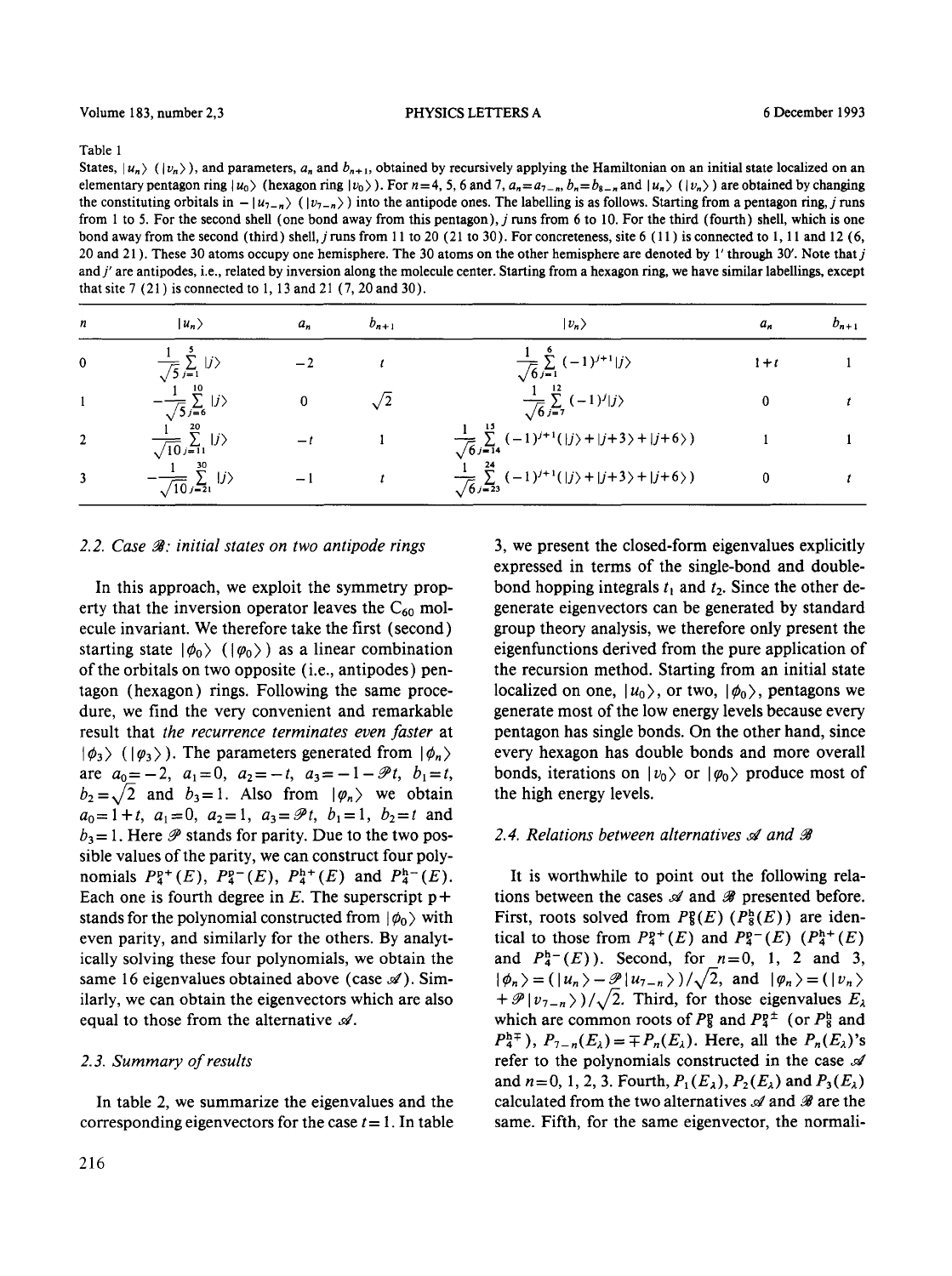**Table** 2

The eigenvalues  $E_{\lambda}$  and the corresponding eigenvectors  $(1/\mathcal{N}_{\lambda}) \Sigma_{n=0}^{\lambda} P_n(E_{\lambda}) |f_n\rangle$  for C<sub>60</sub> with  $t=1$ . Here  $|\phi_n^{\pm}\rangle$  ( $|\phi_n^{\pm}\rangle$ ) denotes  $|\phi_n\rangle$  $(|\varphi_n\rangle)$  with  $\mathcal{P} = \pm 1$ . Here  $\alpha = [2(19+\sqrt{5})]^{1/2}$  and  $\beta = [2(19-\sqrt{5})]^{1/2}$ .

| $E_{\lambda}$                   | $P_1(E_\lambda)$              | $P_2(E_\lambda)$             | $P_3(E_\lambda)$                                                                                                                                                                                                                                                          | $\mathcal{N}_2$                   | $ f_n\rangle$           |
|---------------------------------|-------------------------------|------------------------------|---------------------------------------------------------------------------------------------------------------------------------------------------------------------------------------------------------------------------------------------------------------------------|-----------------------------------|-------------------------|
| $-3$                            | $-1$                          | $\sqrt{2}$                   | $-\sqrt{2}$                                                                                                                                                                                                                                                               | 6                                 | $ \phi_n^{+}\rangle$    |
| -1                              |                               | $-\sqrt{2}$                  | $-\sqrt{2}$                                                                                                                                                                                                                                                               | 6                                 | $ \phi_n^+\rangle$      |
| $\frac{1}{2}(-1 \pm \sqrt{13})$ | $\frac{1}{2}(3\pm\sqrt{13})$  | $\sqrt{2}(3\pm\sqrt{13})$    | $\frac{1}{2}\sqrt{2}$                                                                                                                                                                                                                                                     | $\frac{1}{4}$ (39±9 $\sqrt{13}$ ) | $ \phi_n^+\rangle$      |
|                                 |                               |                              | $\frac{1}{4}(-1+\sqrt{5}\pm\alpha)\frac{1}{4}(5+\sqrt{5}\pm\alpha)\frac{1}{16}\sqrt{2}[6+2\sqrt{5}\pm(\sqrt{5}+1)\alpha]\frac{1}{16}\sqrt{2}[-4+8\sqrt{5}\pm(\sqrt{5}-1)\alpha]\frac{1}{8}(95+5\sqrt{5})\pm\frac{1}{16}(25+\sqrt{5})\alpha]\phi_{n}$                      |                                   |                         |
|                                 |                               |                              | $\frac{1}{4}(-3-\sqrt{5}\pm\beta) - \frac{1}{4}(5-\sqrt{5}\pm\beta) - \frac{1}{16}\sqrt{2}[6-2\sqrt{5}\mp(\sqrt{5}-1)\beta] - \frac{1}{16}\sqrt{2}[-4-8\sqrt{5}\mp(\sqrt{5}+1)\beta] - \frac{1}{8}(95-5\sqrt{5})\pm\frac{1}{16}(25-\sqrt{5})\beta + \frac{1}{16}\sqrt{2}$ |                                   |                         |
| $\overline{2}$                  | 0                             | $-1$                         | $-1$                                                                                                                                                                                                                                                                      |                                   | $ \varphi_n^+\rangle$   |
| $-1$                            | $-3$                          | 2                            | $-1$                                                                                                                                                                                                                                                                      | 15                                | $ \varphi_n^{+}\rangle$ |
| $\frac{1}{2}(3\pm\sqrt{5})$     | $\frac{1}{2}(-1\pm\sqrt{5})$  | $\frac{1}{2}(-1\pm\sqrt{5})$ | $\frac{1}{2}(3\mp\sqrt{5})$                                                                                                                                                                                                                                               | $\frac{1}{2}(15\mp 5\sqrt{5})$    | $ \varphi_n^+\rangle$   |
| $\frac{1}{2}(1 \pm \sqrt{5})$   | $\frac{1}{2}(-3\pm\sqrt{5})$  | $\frac{1}{2}(-1\mp\sqrt{5})$ | $\frac{1}{2}(1\mp\sqrt{5})$                                                                                                                                                                                                                                               | $\frac{1}{2}(15\mp 3\sqrt{5})$    | $ \varphi_n $           |
| $\frac{1}{2}(1 \pm \sqrt{17})$  | $\frac{1}{2}(-3\pm\sqrt{17})$ | $\frac{1}{2}(5\mp\sqrt{17})$ | $-4 \pm \sqrt{17}$                                                                                                                                                                                                                                                        | $51 \mp 12\sqrt{17}$              | $ \varphi_n$ >          |

**Table** 3

**The eigenvalues and the corresponding degree of degeneracy**  (either for the plus or minus sign) for  $C_{60}$ . The characteristic **polynomials from which those eigenvalues are solved are indi**cated in the first column. Here  $\tau = \{2[8t_2^2 - (4+4\sqrt{5})t_2t_1 + (15+5\sqrt{5})t_1^2]\}^{1/2}$  and  $\gamma = \{2[8t_2^2 - (4-4\sqrt{5})t_2t_1 +$ and  $\gamma = \{2[8t_2^2 - (4-4\sqrt{5})t_2t_1 +$  $(15-5\sqrt{5})t_1^2$ ]<sup>1/2</sup>. Also  $\eta$  and  $\xi$  satisfy  $\frac{1}{54}(16t_2^3-24t_2^2t_1+$  $12t_2t_1^2+25t_1^3$  =  $\eta^3-3\eta\xi^2$  and  $\frac{1}{18}[3(64t_2^4-160t_2^3t_1+288t_2^2t_1^2$  $-200t_2 t_1^3 + 125t_1^4$  ] =  $3\eta^2 \xi - \xi^3$ .

|                  | Energy                                                           | Degeneracy |
|------------------|------------------------------------------------------------------|------------|
| $Pp+$            | $-(2t_1+t_2)$                                                    | 1          |
|                  | $-\frac{1}{2}(t_1+t_2)+2n$                                       | 5          |
|                  | $-\frac{1}{3}(t_1+t_2)-\eta\pm\sqrt{3}\zeta$                     | 5          |
| $P2^-$           | $\frac{1}{4} [(-3+\sqrt{5})t_1 \pm \tau]$                        | 3          |
|                  | $\frac{1}{4} [(-3-\sqrt{5})t_1 \pm \gamma]$                      | 3          |
| $P_{4}^{\rm h+}$ | $\frac{1}{2}(t_1 \pm \sqrt{5t_1^2 + 4t_2^2})$                    | 4          |
|                  | $t_2 + \frac{1}{2}(1 \pm \sqrt{5})t_1$                           | 3          |
| $P_4^{\rm h-}$   | $\frac{1}{2}(t_1 \pm \sqrt{5t_1^2 - 4t_1t_2 + 4t_2^2})$          | 5          |
|                  | $\frac{1}{2}$ (t <sub>1</sub> ± $\sqrt{5t_1^2+8t_1t_2+4t_2^2}$ ) | 4          |

zation constants  $\mathcal{N}_{\mathcal{A}}$  and  $\mathcal{N}_{\mathcal{A}}$ , calculated in  $\mathcal A$  and  $\mathcal A$ respectively, satisfy  $\mathcal{N}_{\mathcal{A}} = \sqrt{2} \mathcal{N}_{\mathcal{A}}$ . From the above **five properties, the equivalence of results from both alternatives becomes clear. In fact, from the results**  of alternative  $\mathcal{A}$ , we can understand the parity property associated with  $C_{60}$ .

#### **3. Path-integral (or moment) approach**

**In this method, the central task is the computation**  of path-integrals (moments), defined by  $\mathcal{M}_l \equiv$  $\langle j|\hat{H}^l|j\rangle$ , where the order, *l*, is a positive integer. The physical meaning of  $\mathcal{M}_l$  is as follows. The Hamiltonian  $\hat{H}$  is applied *l* times to an initial  $2p_z$  state  $|j\rangle$ . Each time  $\hat{H}$  is applied, the electron gains a certain **amount of kinetic energy. This enables the electron**  to hop through *l* bonds, reaching the final state  $H^l(j)$ . **The path-integral just equals the total kinetic energy gained by the electron returning to the starting site**  *j* after hopping *l* steps. It is obvious that  $M_l$  will be **zero when the/-hops path does not return to the ini**tial site. For the case  $t=1$ , the absolute value of the moment  $\mathcal{M}_l$  is the total number of closed paths of  $l$ **steps starting and ending at the same site.** 

**Below we describe two approaches for analytically**  calculating the path-integrals on a  $C_{60}$  molecule. Let the orbital  $|1\rangle$  be our starting state. Note that the **action of the Hamiltonian on an arbitrary state results in three nearest-neighbor states with an additional factor accounting for the respective bond hopping energy. Our strategy is: each time the power of the Hamiltonian increases by one, we move to the**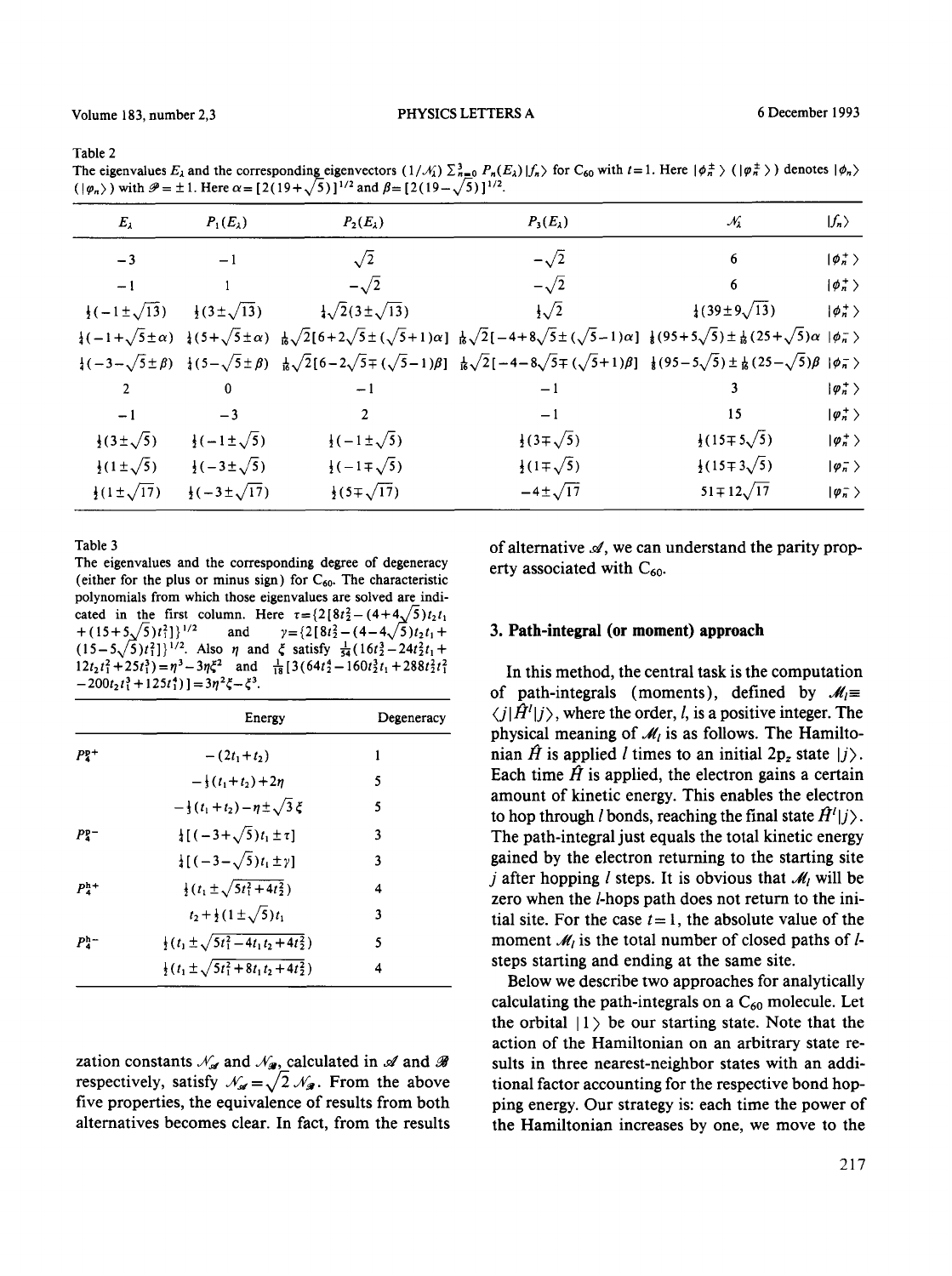nearest-neighboring sites. Also the factor on each site is the sum of the factors on the three nearest-neighbor sites times the bond hopping integral between sites. From its definition, it is evident that the moment of order l is just the factor on the site 1 for  $H<sup>l</sup>$ . We can thus generate all the moments to any order one by one. Because of the mirror-symmetry of  $C_{60}$ , we need only concern ourselves with the sites in one of the two hemispheres. Furthermore, because of the geometrical equivalence, with respect to site 1, of eight pairs of sites, the total number of independent sites can be reduced to 24.

An alternative procedure can be implemented by using symbolic manipulation software on a computer. Define an auxiliary quantity,  $W_l(j)$ , which is the sum over all possible paths of  $l$  steps on which an electron may hop from site 1 to  $j$ . From the connectivity of  $C_{60}$ , we can then construct 24 independent recurrence relations like  $W_{l+1}(k) =$  $-tW_l(p) - W_l(q) - W_l(r)$ . The recurrence relation states that the site  $k$  can be reached by taking the  $(l+1)$ th step from the nearest-neighbors p, q and r. The factors  $-t$  and  $-1$  account for the connecting bond-hopping integral. With the conditions  $W_0(1)=1$  and  $W_0(j)=0$  for the rest of j's, we can obtain the moments to any order as  $\mathcal{M}_l = W_l(1)$ . The correctness of the calculated moments is assured by the consistency of the results from these two approaches. It is evident that through these two approaches we can also obtain the quantities  $\langle 1 | \hat{H}^l | j \rangle$ for  $j \neq 1$  which can be appropriately interpreted as the *"sum-over-paths"* between sites 1 and j. For instance,  $\langle 1 | \hat{H}^l | j \rangle$  just equals  $W_l(j)$ .

To obtain the energy spectrum, we need to express the parameters  $a_n$  and  $b_{n+1}$  in terms of the moments. We employ the following formulae [9]: define the matrix *M* with the first row elements  $M_{0,l} = M_l$ . The other rows are evaluated by

$$
M_{n,l} = \frac{M_{n-1,l+2} - M_{n-1,l} M_{n-1,l+1}}{M_{n-1,2} - M_{n-1,1}^2}
$$
  

$$
- \sum_{k=0}^{l-1} M_{n,k} M_{n-1,l-k},
$$

here  $n \ge 1$  and  $l=0, 1, ...$ . The  $a_n$ 's and  $b_{n+1}$ 's are obtained from  $a_n = M_{n,1}$  and  $b_{n+1}^2 = M_{n,2} - M_{n,1}^2$ , for  $n=0, 1, 2, ...$  We analytically find that  $b_{15}^2$  *exactly* equals 0 for  $t=1$  and  $b_{16}^2$  *exactly* equals 0 for arbitrary t. For the case  $t=1$ , it turns out that the highest order moment we need is  $l=30$ . Through the calculated parameters, we can construct the polynomial  $P_{15}(E)$ . We thus obtain 15 energy levels. The results are identical to those obtained from the recursion method approaches. Similar conclusions can also be drawn for  $t \neq 1$ .

# **4. Alternative application of the path-integral method**

It is worthwhile to incorporate the inversion symmetry property in the path-integral approach in order to obtain the results in a *faster and much compact* manner. Therefore, instead of focusing on a single localized state, we turn to the computation of the moments with respect to the state  $|I_{\pm}\rangle=$  $(|1 \rangle \pm |1' \rangle)/\sqrt{2}$ , where atoms 1 and 1' are antipodes. It is a simple exercise to construct the following identity  $\langle I_{\pm} | \hat{H}^{\prime} | I_{\pm} \rangle = \langle 1 | \hat{H}^{\prime} | 1 \rangle \pm \langle 1 | \hat{H}^{\prime} | 1' \rangle$ . The moments  $\langle I_{\pm} | \hat{H}^l | I_{\pm} \rangle$  can then be readily obtained since the quantities  $\langle 1 | \hat{H}^{\prime} | 1 \rangle$  and  $\langle 1 | \hat{H}^{\prime} | 1' \rangle$ are already available.

For the case  $t=1$ , the highest order we need for  $\langle I_+|\hat{H}^{\dagger}|I_+\rangle$   $(\langle I_-|\hat{H}^{\dagger}|I_-\rangle)$  is 14 (16), because  $b_7^2$  ( $b_8^2$ ) calculated from these moments turns out to be exactly 0. We thus *qnalytically* obtain 7 (8) eigenvalues which are identical to those belonging to the  $\mathcal{P} = +1$  ( $\mathcal{P} = -1$ ) category from the recursion method. For an arbitrary  $t$ , we need moments  $\langle I_{\pm} | \hat{H}^{\prime} | I_{\pm} \rangle$  up to order 16. We analytically find that  $b<sub>8</sub><sup>2</sup>$  *exactly* equals 0 in both cases. Consequently, consistent results for the eigenvalues are recovered. In this section, we have presented an unconventional choice of initial states and concentrated on the moments with respect to these states. *This approach is even more efficient* (than the one described in the previous section) in analytically obtaining the energy eigenvalues.

# **5. Relationship between the recursion and pathintegral methods**

Generally speaking, the path-integral method is closely related to the recursion method, especially in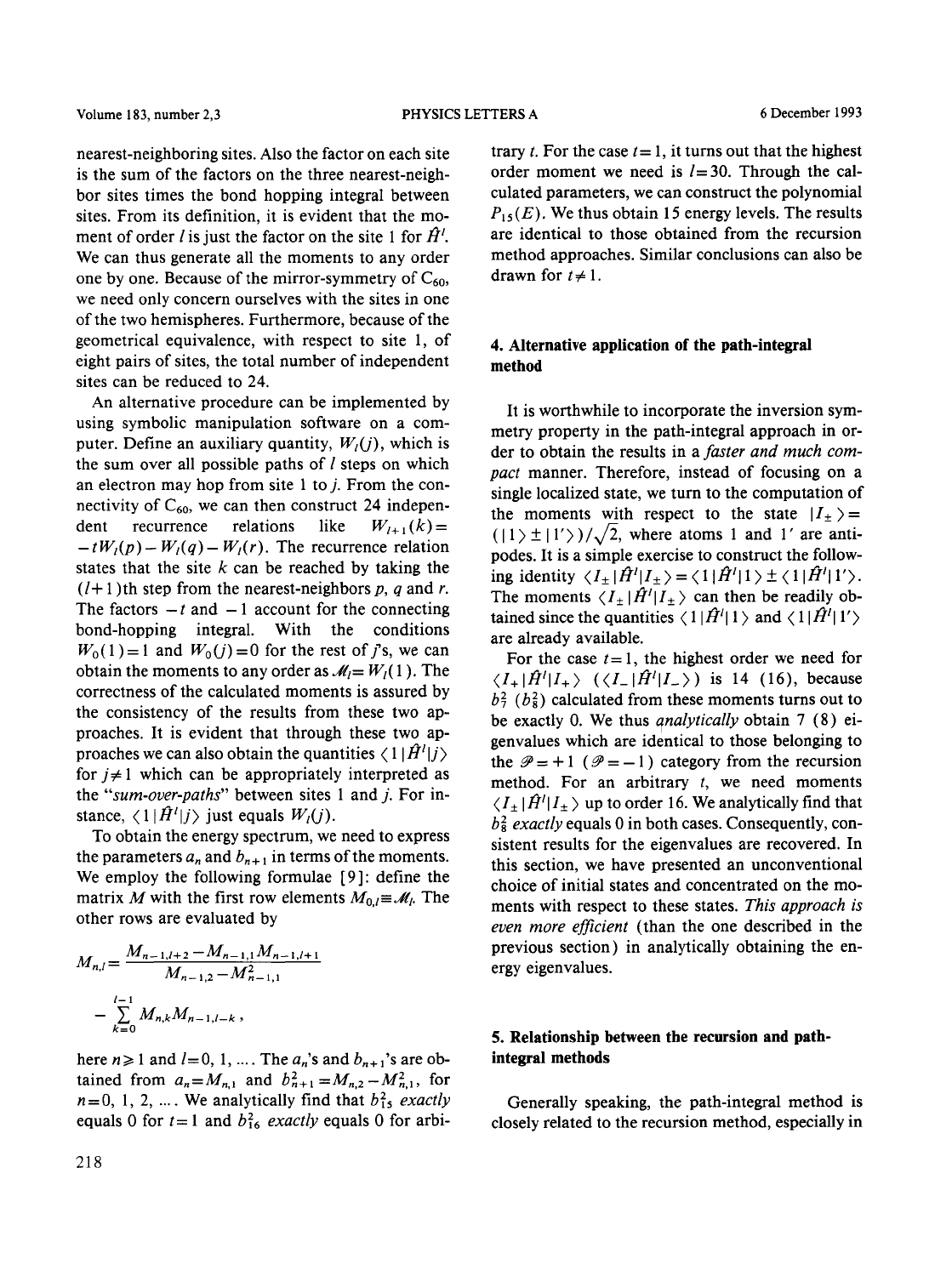the aspect that both approaches lead to the same results for the parameters  $a_n$  and  $b_{n+1}^2$ . In this section, we illuminate this point by showing that the same expressions for the parameters in the recursion method case  $\mathscr B$  can be obtained through the moment method. As the initial states are  $|\phi_0\rangle$  and  $|\phi_0\rangle$  in this case, the moments we now need to compute are  $\langle \phi_0 | \hat{H}^{\prime} | \phi_0 \rangle$  and  $\langle \phi_0 | \hat{H}^{\prime} | \phi_0 \rangle$ . It is straightforward to obtain these moments through the techniques previously discussed.

Anticipating the termination at  $b_4^2$ , we only need these moments up to order 8. We thus obtain  $a_n$ 's and  $b_{n+1}^2$ 's which are consistent with those derived directly from the recursion method. We thus demonstrate the fact that the same results for the parameters  $a_n$  and  $b_{n+1}^2$  can be obtained by using either the recursion or moment methods. The advantage of the recursion method is that we can simultaneously generate the states *and* the parameters. However, it is sometimes difficult to derive the states and parameters when the recursion method is applied to some starting state, while the moment method provides standard procedures to calculate the parameters after the moments are obtained.

### **6. Local density of states**

In the recursion and path-integral methods, the diagonal element of the Green function  $(E-\hat{H})^{-1}$  can be expressed as a continued fraction [8,9],

$$
G_0(E) = \langle f_0 | \frac{1}{E - \hat{H}} | f_0 \rangle
$$
  
= 1/(E - a\_0 - b\_0^2/(E - a\_1 - ... - b\_{N-1}^2/(E - a\_{N-1})...)).

The local density of states (LDOS)  $\rho(E)$  for  $|f_0\rangle$  is related to the imaginary part of  $G_0(E)$  by

$$
\rho(E) = \lim_{\epsilon \to 0} \left( -\frac{1}{\pi} \operatorname{Im} G_0(E + i\epsilon) \right).
$$

By plugging in their respective parameters from these methods, we thus obtain the LDOS on several initial states. In principle, they are experimentally accessible by using a scanning tunneling microscope (STM) [10]. Choosing the initial state as a  $2p_z$  orbital on a carbon atom, the path-integral method provides a local density of states and the degree of degeneracy for each energy level (since the total number of  $\pi$  electrons is 60).

### $7.$  Solution for the electronic  $\sigma$  states

The eigenvalues and eigenvectors of the  $\sigma$ -states Hamiltonian  $\hat{H}_{\sigma}$  can be obtained after an analytic transformation of this Hamiltonian into a simpler one with a single hopping parameter between sites [ 11 ]. The details of this mapping and other results related to this paper will be discussed elsewhere. As a result, among the 90  $\sigma$  bonding (90  $\sigma$  antibonding) states, 30 states are lumped together at the energy level  $V_1 - V_2$  ( $V_1 + V_2$ ). The eigenvalues of the other 60 bonding (with plus sign) and 60 antibonding states (with minus sign) are

$$
- \frac{1}{2} V_1 \pm V_2 \sqrt{1 + (V_1/V_2) E_\lambda + \frac{9}{4} V_1^2/V_2^2} \,,
$$

where  $E_{\lambda}$  are the  $\pi$  state eigenvalues listed in table 2.

# **8. Conclusions**

In conclusion, we use several approaches based on the recursion and path-integral methods in order to analytically study the spectroscopy of the  $C_{60}$  molecule. In particular, we obtain closed-form analytic expressions of the eigenvalues and eigenfunctions for both  $\pi$  and  $\sigma$  states as well as the LDOS around any site and around several ring clusters. The former, for instance, can be experimentally measured by using STM spectroscopic techniques (see, e.g., review  $[10]$ ).

#### **Acknowledgement**

We gratefully acknowledge stimulating and useful discussions with C.N. Yang and F. Guinea. FN acknowledges partial support from a GE fellowship, the NSF through grant DMR-90-01502, and SUN Microsystems.

### **References**

[ 1 ] E. Manousakis, Phys. Rev. B 44 ( 1991 ) 10991; 48 (1993) 2024 (E).